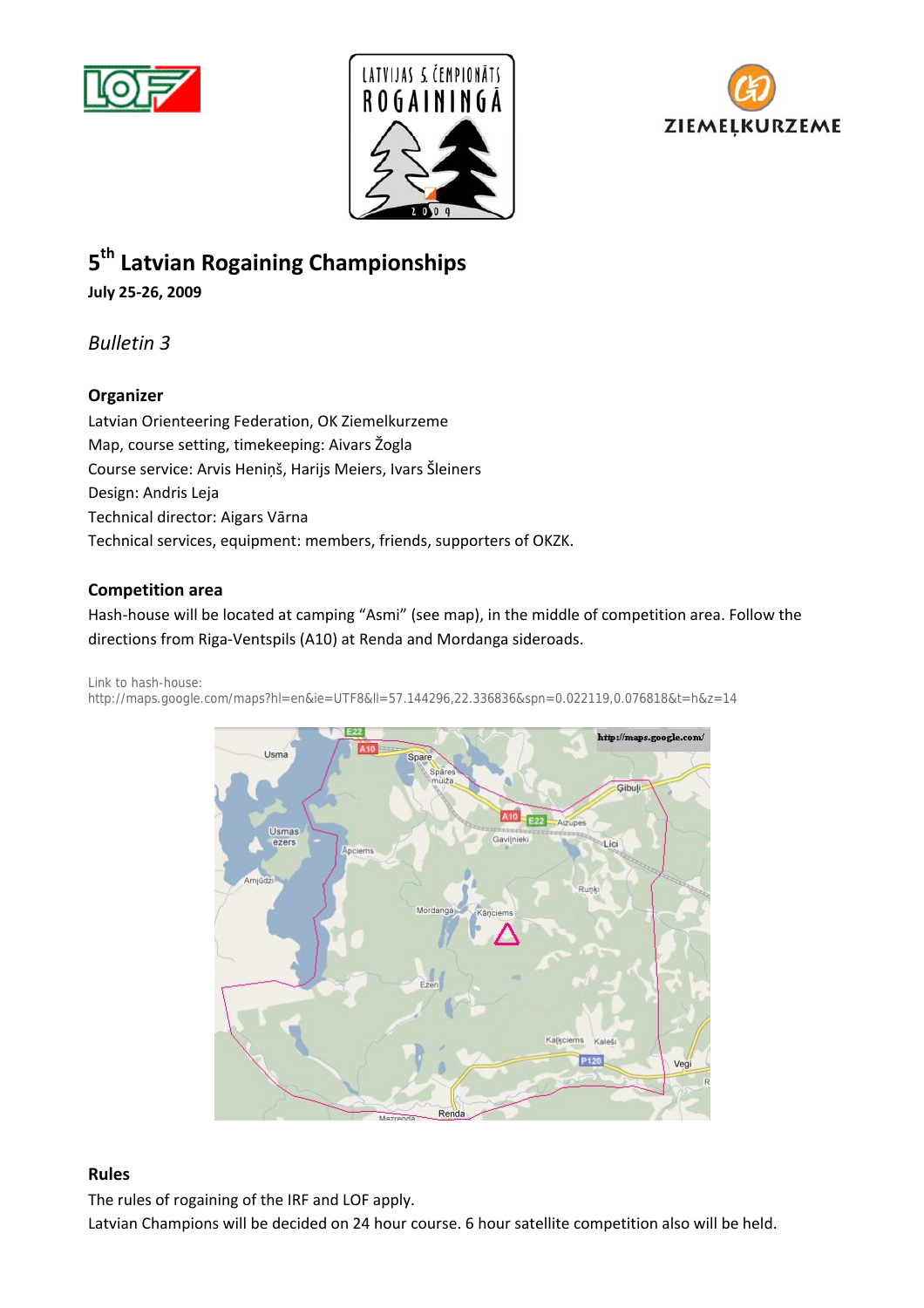1. Dogs are permitted at competition area, since everybody may ask owners to limit free movement of animals.

Potentially one can meet dogs and wild animals on course. Dogs, while outside their residence, are friendly.

2. It is prohibited to cross house yards, it's recommended to pass houses along sidetracks to let residents feel comfortable. There's no specifically prohibited areas. Nevertheless, large earth banks and privately owned territories (marked "PRIVĀTĪPAŠUMS") are suggested to cross strictly along roads. Residential areas, cemeteries are mapped dark green. The most of open areas in yellow (100% colour) are fields and are prohibited to cross. Cut or wild meadows may be crossed. Be careful in old earth banks, Abava's (borderriver of area in the south) high banks. Un-crossable water features have black borderline on the map. Thick blue lined small watercourses, hash-lined marshes crossability depends on weather conditions in time period before competition.

3. Only compass and competition map may be used for navigation. Any other means may be used for purposes not related to navigation.

4. Number bibs will be used. They must be attached to clothes or equipment and must be well visible. Number bib is an A5 size sheet which reads the team name and number, competitor name and number in team, number of SI-Card.

5. There will be WC cabins, trash-bin at competition centre. Showers will be available on 25.07. from 17:00 till 19:00 and on 26.07. from 10:00 till 14:00. Ponds, which are located at competition centre, may be used only for refreshing wash. **Use of any chemicals (soap, shampoo, etc.) are strictly forbidden since there are fish in these ponds.**

# **Competition classes**

MO, WO, XO – men, women, mixed open with no age restriction.

MJ, WJ, XJ – men, women, mixed junior from 14 to 19 years of age, with at least one team member is 18 or 19 years old.

MV, WV, XV – men, women, mixed senior from 40 years of age.

MSV, WSV, XSV – men, women, mixed supersenior from 55 years of age.

Family – at least 2 generations from one family, at least one member is 14 years old or younger, only 6 hour rogaine.

The age is determined on the first day of competition.

*Competitors are self-responsible for state of health and health insurance.*

## **Provisional timetable**

*July 24* 

from 18:00 competition centre opened

*July 25* 

11:00 giving out of maps

- **12:00 start**
- 18:00 **6 hours finish**
- 18:30 6 hours competition ends

19:00 6 hours prize giving

*July 26* 

- **12:00 24 hours finish**
- 12:30 24 hours competition ends
- 14:00 24 hours prize giving
- 18:00 competition centre closed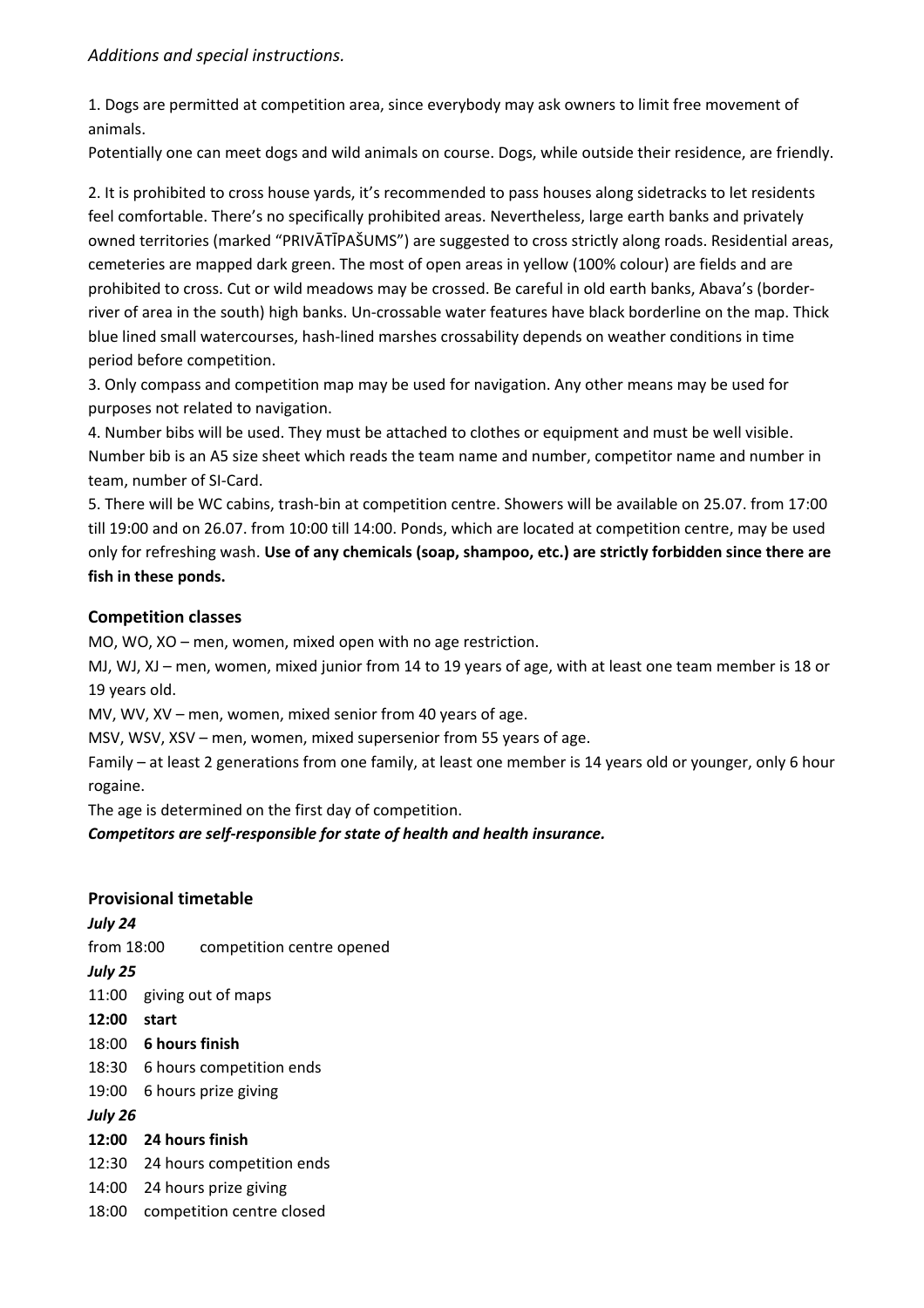## **Competition area**

Vegetation in the area varies from park like pine forest to impassable bushy marshes. There is well developed network of roads and paths. There is Abava nature park in south, Usma lake in west, Mordanga lakes in the middle of area. Elevation is between 20m and 80m. There are about 25% open area, moderate populated. Distance from Riga – 135km.

## **Course, controls, punching**

There will be 60 controls – usual orienteering red-white flags with reflectors. Punching – Sportident. Controls have point values from 2 to 10. Point value of the control is first digit(s) of control number. For example, control with number 33 gives 3 points, control with number 103 gives 10 points. *SI-card will be attached to the wrist of each competitor. Team will get points for visiting control if there is punch of the control recorded in every competitor's Si-card within 1 minute interval. Team will be disqualified if any team member's SI-card's wristband will be broken.* 

#### **Map**

Scale 1:40000, H = 5m, S  $\sim$ 230 km<sup>2</sup>, one  $\sim$ A2 sheet, offset print, waterproof and tear-proof. Simplified symbols of orienteering maps will be used. White – forest; dark yellow (100% colour) – fields, open areas; light yellow (70% colour) – felled areas, young forest, scattered trees, bushes, half-open areas; road symbols on the map will be given according passability.

Control descriptions – text and IOF pictograms on separate paper.

Map is based on 1:25000 topography, orthophotos, area investigation, other sources.

#### *Map samples*



*Each sample covers ~0,8 sq.km. Power lines running along roads may be not showed on map. Dotted lines shows distinct vegetation boundaries.* 

## **Penalties and protests**

Each running minute over time limit gives 1 penalty point, which will be subtracted from collected points of the team. If team finishes 30 minutes and more over time limit, team's final result for competition will be marked as T/L (time limit exceeded).

Team may submit written protest within 30 minutes after team's finish, but not later then 12:45. Protests will be considered by 3 member jury, selected before competition start if protests points out any breaching of competition rules.

## **Water points and catering**

There will be some non-serviceable water points with fresh water tanks. Placement of these points will be shown on map and described in control description paper. Use of water from natural water sources without additives are not recommended.

There will be some food shop available in the morning on 25.07. This is not included in entry fee. Catering during competition (included in entry fee) will be served at competition centre. It will be available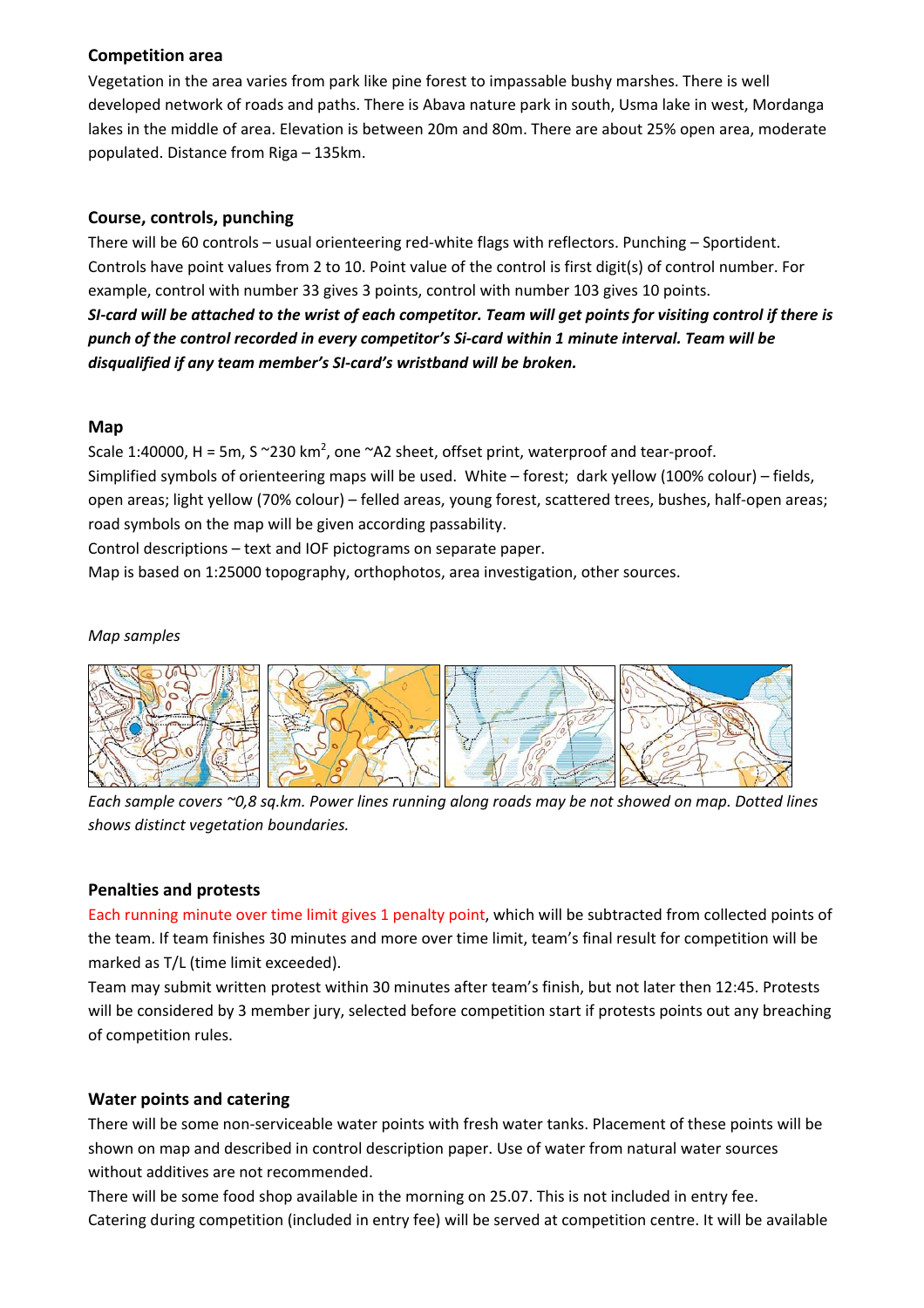from 16:00. Menu is subject of change during competition. 6 hour competitors will be served once after competition. Info on menu will be included in pre-start information.

## **Entries**

Entries are accepted *online*, while filling entry form on OK Ziemeļkurzeme homepage http://www.okzk.lv or by *e-mail*: lc2009@okzk.lv, specifying each team member's first name, second name, day, month, year of birth, SI-card6 number (if using own SI-card), team name, competition class(i.e., MO24, XV6, etc.), team mobile phone number, contact e-mail, country.

Entries receive status: *registered* (immediately after submitting of entry, do not make payment yet), *approved* (team may make payment), *competitor* (payment received).

Entries will be registered from February 1, 2009 until July 15, 2009. Registering after July 15 will be accepted only for double entry fee.

*Organizers can supply SI-card6 for all competitors, who will register before July 15, 2009. If team does not plan more than 30 control visits, SI cards with less capacity may be used and its number included on entry form.* 

# **Entry fee**

For 24 hour competition – 14 LVL (20  $\bigoplus$  per team member, superveteran (SV), junior (J) and 6 hour groups – 10 LVL (15 €) per team member. If competitor uses his/her own SI-Card, entry fee decreases by 1 LVL *(1,5 €). Lost SI-Card will be charged as follows: SI6 – 35LVL(50 €), SI5 – 20LVL(30 €), SI8 – 25LVL(35 €).* Entry fee for whole team must be paid during a month after entry has been approved, but not later then July 20, 2009. Payment must be transferred to OK Ziemeļkurzeme account (see OK Ziemeļkurzeme account details). Please, specify "LCR2009 entry fee" and your team name. *Foreign competitors may pay entry fee also at registration.* Entry fee covers expenses for competition, map for every team member, catering, **Tshirt of your size, if entry received before 07.07.2009.**, *HashHouse* rent with parking place and tent place, prizes, other management and service expenses.

Entry fee for support people, who are spending the night at competition centre, is 2LVL (3  $\in$ ), catering not included, but may be arranged and paid for. This fee must be paid at competition centre.

# **Prizes**

Top 3 teams in each time and class category will be awarded with competition diplomas and medals. Medals only for 24h classes. Other prizes are subject of competition budget.

**LOF Latvian Champion titles will be honoured only for teams, where each team member is registered on Latvian orienteers registry – ODB(orienteers data base http://www.mona.lv/odb, where foreign orienteers also is eligible to register). Registry state on July 21, 2009 will be decisive.**

# **Accommodation**

See http://www.travellatvia.lv/8/10/0/lv/?main=2 tourism info for Talsi, Ventspils, Kuldiga rajons.

**Info and FAQ**  WWW: http://www.okzk.lv, http://www.rogaining.lv, http://www.orient.lv e-mail: lcr2009@okzk.lv mob.ph.: +37129205886 Aivars Žogla